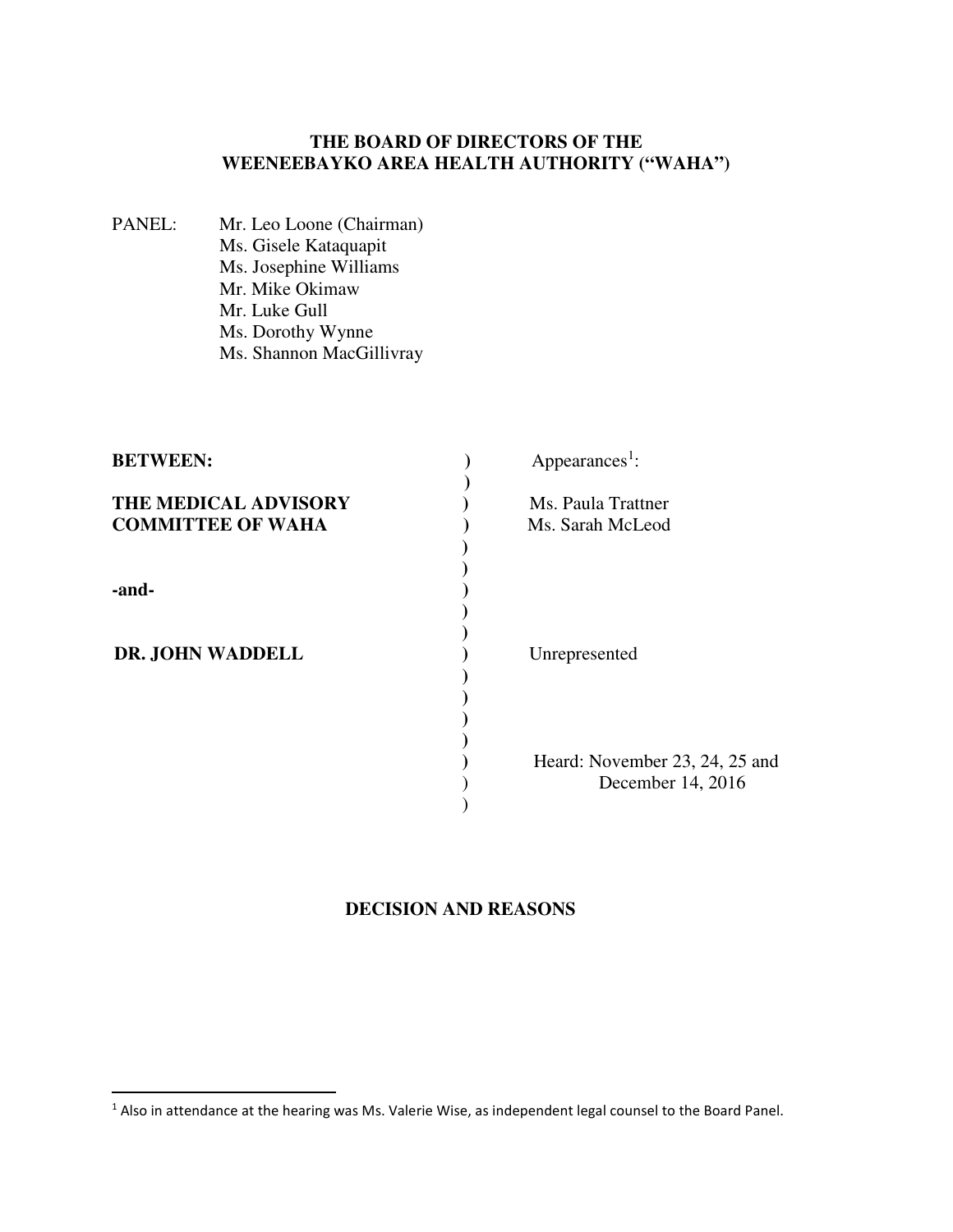- 1. Our task was to consider the recommendation of the Medical Advisory Committee ("MAC") of Weeneebayko Area Health Authority ("WAHA") dated September 28, 2015, and to make a decision pursuant to s. 36 of the *Public Hospitals Act<sup>2</sup>* with respect to Dr. John Waddell's application for *locum tenens* privileges at WAHA.
- 2. In its Notice of Decision dated September 28, 2015, the MAC recommended that we not re-appoint Dr. Waddell to *locum* staff. The Board Panel read and heard evidence and submissions from both parties (the MAC and Dr. Waddell) on November 23, 24, 25, and December 14, 2016<sup>3</sup>.
- 3. WAHA provides health services in the Weeneebayko region along the James Bay and Hudson Bay coastal regions in northern Ontario in six communities: Moose Factory, Fort Albany, Attawapiskat, Moosonee, Kashechewan and Peawanuck. We have representation from each community on this Board Panel.
- 4. For reasons set out below, the Board Panel unanimously accepts the recommendation of the MAC, and denies Dr. Waddell's application.

## **Chronology**

-

- 5. WAHA provides health care to the six communities it services through different types of facilities in each community. Although the Fort Albany and Attawapiskat Hospitals have some inpatient beds, Weeneebayko General Hospital ("WGH") is the largest health facility and provides the widest scope of health care in addition to inpatient services including 24 hour emergency services, family medicine, a regional mental health program, and various specialty clinics.
- 6. Physicians credentialed with WAHA and working along the James Bay coast deliver services pursuant to physician services agreements with WAHA.

<sup>2</sup> R.S.O 1990, c. P. 40 ("*Public Hospitals Act*")

<sup>&</sup>lt;sup>3</sup> The MAC filed affidavits from and called as witnesses Dr. Gordon Martin Green, Mr. Bernie D. Schmidt, and Dr. Benjamin Daniel Martens. Dr. Waddell testified on his own behalf.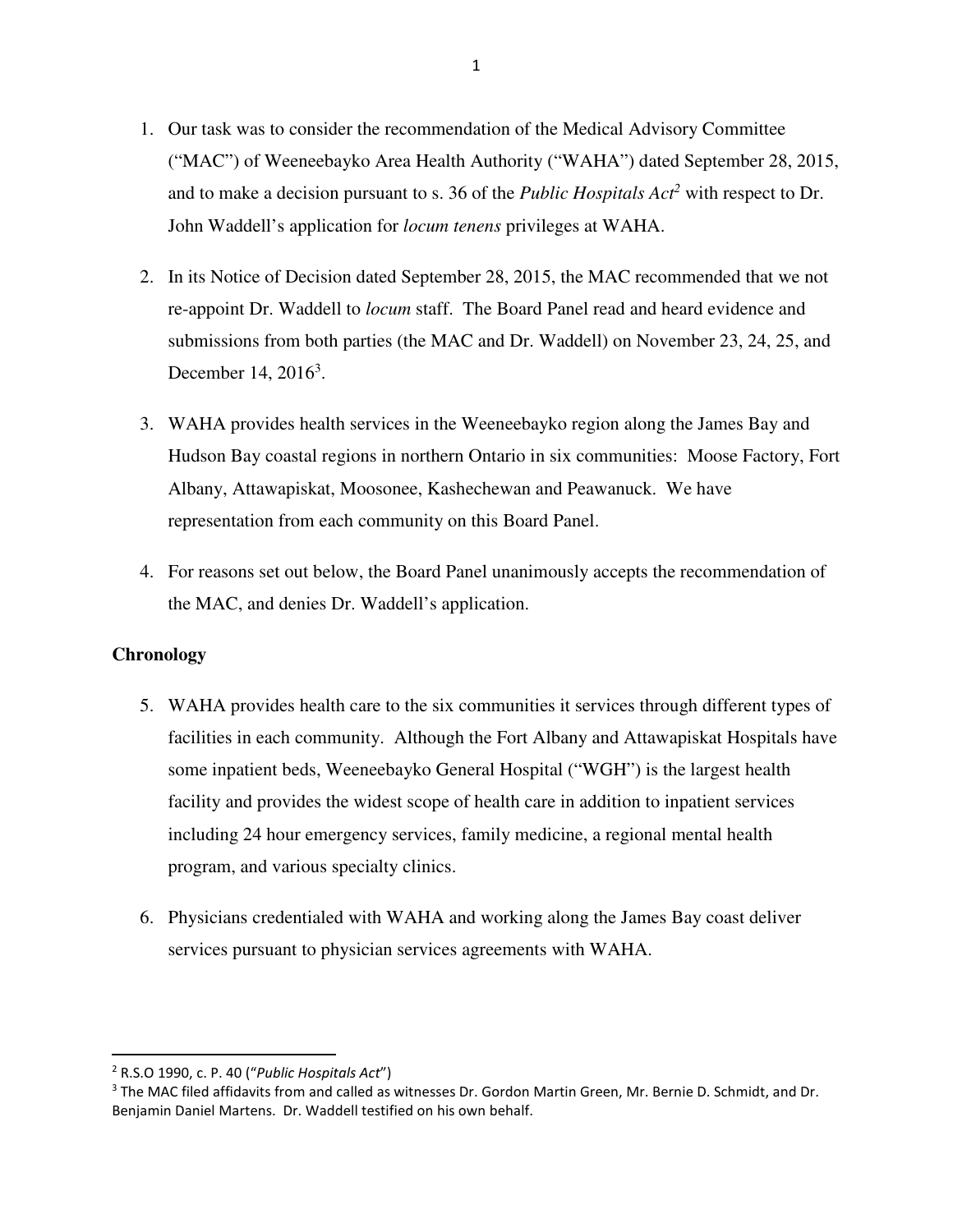- 7. Although WAHA as it is currently constituted has only been in existence since 2010, Dr. Waddell has worked in the region as a physician providing family medicine services since 2005. He served as the Interim Chief of Staff of WAHA from February 2012 to June 1, 2013, when Dr. Gordon Green arrived and assumed the role of Chief of Staff. Dr. Waddell also served as Acting Chief/Director of Family Medicine from December 21, 2012 to June 16, 2013, and did so on a *pro bono* basis.
- 8. The Board Panel recognizes and is grateful to Dr. Waddell for those years of service.
- 9. The Board Panel read and heard evidence that, during his time as Acting Chief/Director of Family Medicine, other physicians at WAHA disrespected Dr. Waddell's authority and that his role and the behaviour of these other physicians caused Dr. Waddell a great deal of stress.
- 10. Because those physicians were not present before the Board Panel, we will not comment further except to say that the Board's expectations of its medical staff extend to all of them. Nevertheless, other physicians' conduct in the past would not excuse Dr. Waddell from complying with the mandatory requirements for appointment currently, which is the subject matter of this hearing. As the Board Panel members expressed during the course of the hearing, the Board expects that their medical staff behave professionally and respectfully, and do their utmost to work collegially and resolve their differences efficiently in the best interests of the patients and communities they serve.
- 11. In June 2013, Dr. Green arrived at WAHA to take over the role of Chief of Staff. Initially, the relationship between Dr. Green and Dr. Waddell seemed supportive and respectful. Dr. Waddell assisted Dr. Green with his orientation and seemed relieved to surrender the role.
- 12. This was a very stressful time for Dr. Waddell. He was dealing with some difficult personal family issues. Dr. Waddell was also serving as the local coroner and had to attend the ORNGE crash, in which men whom Dr. Waddell knew died horrifically. Dr. Waddell testified about how difficult this time was for him.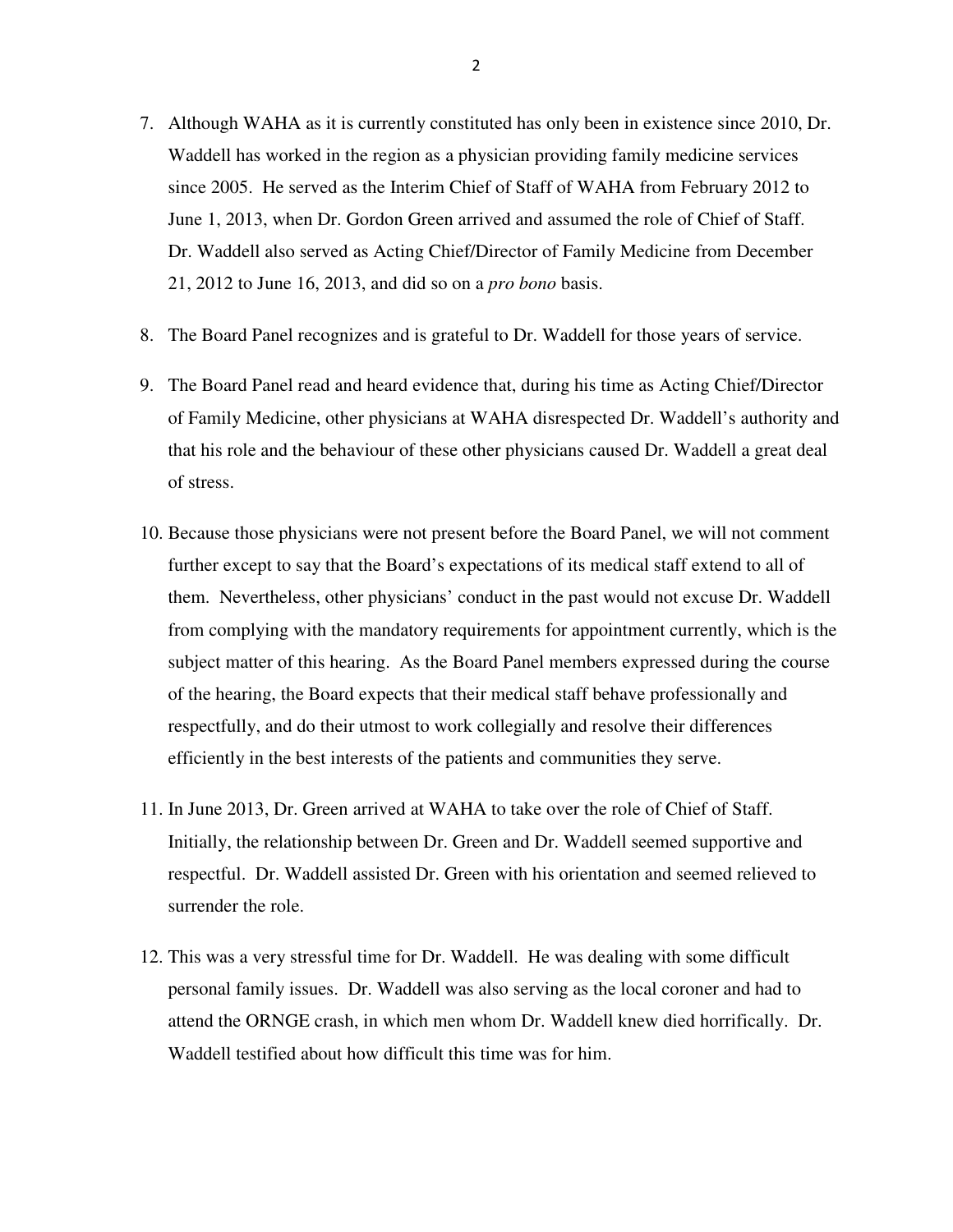- 13. Within WAHA, the role of Chief/Director of Family Medicine is significant. WAHA only has funding for 12 full time equivalent ("FTE") physicians. The full-time physicians are largely family physicians. The Chief/Director of Family Medicine is responsible for scheduling, which within WAHA is uniquely challenging. Within the few years under discussion in this hearing, our communities along James Bay suffered oil spills, flooding, and sewage backup that caused evacuations and interfered with the delivery of health care.
- 14. Dr. Waddell prepared an orientation package for Dr. Green. An excerpt of that package was entered into evidence. In it, Dr. Waddell advised his successor to wait a while before selecting a Chief/Director of Family Medicine. He also offered to continue doing the scheduling "in the back room" for 6 months until Dr. Green was better oriented.
- 15. Within a couple of weeks of arriving, Dr. Green made the decision to transfer responsibility for scheduling away from Dr. Waddell, and gave it to another physician. Dr. Green told the Board Panel that he thought Dr. Waddell welcomed this change. However, in his email to Dr. Waddell advising of his decision, Dr. Green tells Dr. Waddell that he hopes he did not take this personally. This comment, to the Board Panel, suggests that Dr. Green knew that this change would or could be upsetting to Dr. Waddell. It would have been better for Dr. Green to speak to Dr. Waddell in person or at least by telephone to deliver this message. There were other email communications as well that probably would have been better done over the phone if an in person conversation was not possible, given geography.
- 16. For his part, Dr. Waddell in his responding email appeared to have accepted the change graciously and respectfully. However, Dr. Waddell made it clear during the course of the hearing that he was actually very upset by this decision and interpreted that he had been "fired" from the position by Dr. Green. He characterized it before the Board Panel as an incident of "workplace violence". This interpretation, however, was not known to either Dr. Green or the CEO Mr. Bernie Schmidt at the time according to their evidence. Dr. Waddell did not claim in his evidence to have expressed his true feelings to Mr. Schmidt and Dr. Green at the time.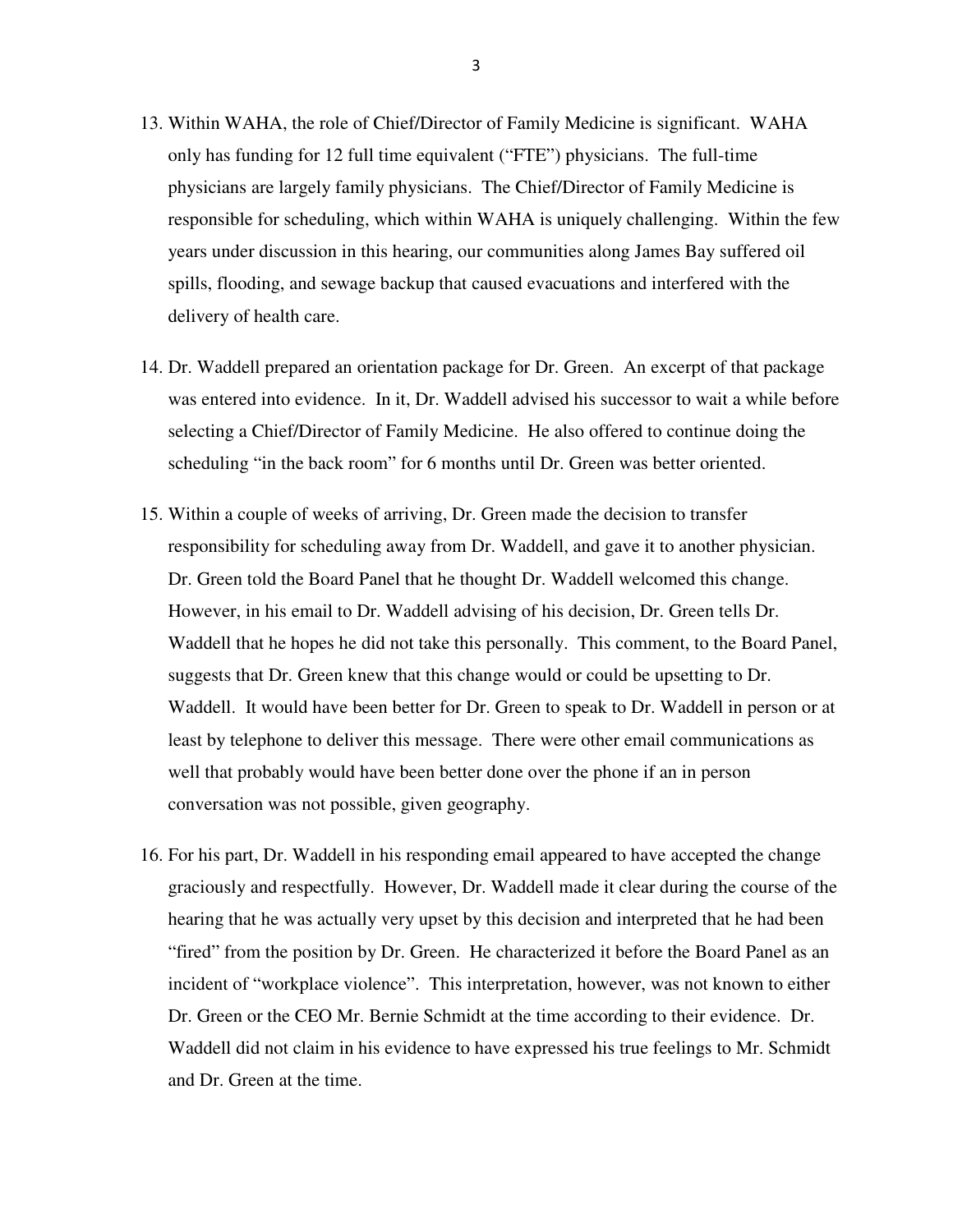- 17. Although Dr. Green could have handled the situation with more sensitivity and while the Board Panel understands that the decision may have been upsetting to Dr. Waddell, the Board Panel does not agree with Dr. Waddell that this incident could reasonably be characterized as "workplace violence".
- 18. On September 3, 2013, Dr. Waddell emailed Dr. Green and Mr. Schmidt, asking to renew his physician services contract with WAHA but with certain accommodations given personal issues going on his life at the time. The Board heard uncontested evidence from Dr. Green and Mr. Schmidt that the terms of this contract were negotiated over a period of a couple of months, and concluded with what was referred to in evidence as "Appendix C".
- 19. On its face, Appendix C continued Dr. Waddell's contract for physician services that otherwise would have expired on December 31, 2014, and set out the "contract parameters" by which Dr. Waddell would provide services to WAHA for the period January 1, 2014 to December 31, 2014. Appendix C was signed by Dr. Waddell and WAHA (through Mr. Schmidt) and dated January 10, 2014.
- 20. Among other things, Appendix C stated that the contract would continue on a half-time basis. Dr. Waddell was also given access to the Kingston charter for 11 round trips per year, which the Board heard was a special and unusual perk given to Dr. Waddell in accommodation of his personal circumstances. The meaning of the following terms of Appendix C were disputed at the hearing:

"(3) For the most part, Dr. Waddell will fly directly from Kingston to Kash on a Monday and stay there until a week Thursday. He will then come to WGH attend hand over rounds, do some stress tests and head south on Friday.

(4) 4 times per year, Dr. Waddell will go Kingston to Kash on Monday, returning to WGH on Thursday, assume the Hospitalist position on Saturday am through to the following Friday, returning to Kingston on Friday."

21. Finally, Appendix C stated that when the telecommute position for Coastal Call became available, Dr. Waddell would be advised of the opening and the option of his transferring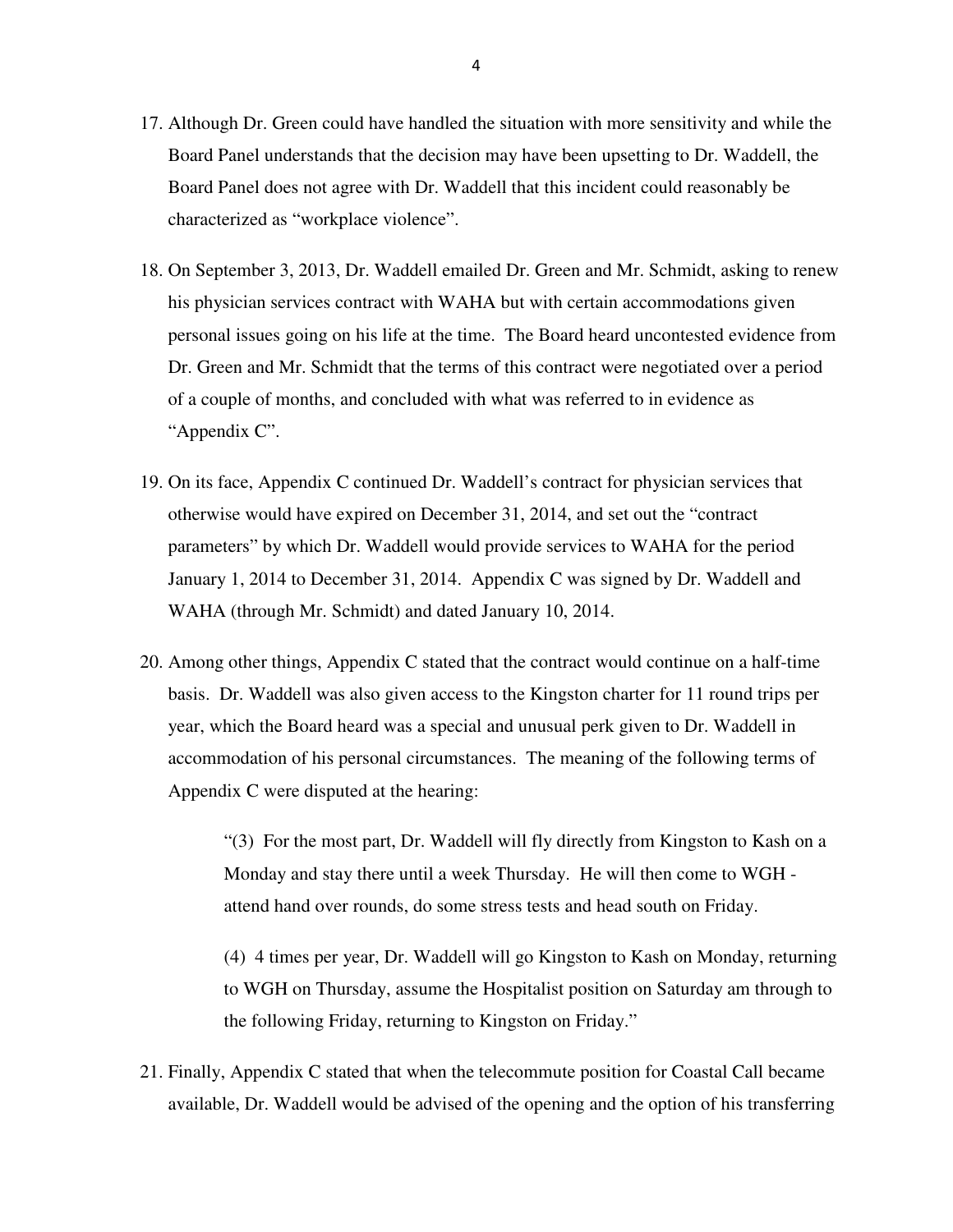to that position would be discussed, based on Dr. Waddell's and WAHA's status at the time.

- 22. At the hearing, Dr. Waddell claimed that throughout 2014, Dr. Green and others at WAHA violated Appendix C in asking Dr. Waddell to fill various roles at WAHA, particularly at times when unforeseen emergencies occurred in our communities. Dr. Waddell ultimately accommodated some of these requests, although he did initially resist all of them. At the hearing, he asserted that these requests by Dr. Green and others constituted more incidents of "workplace violence" against him.
- 23. The Board Panel disagrees that these requests, even as described by Dr. Waddell, could reasonably be characterized as incidents of "workplace violence". The Board Panel would expect their credentialed physicians to be flexible and pitch in where needed when emergencies arise.
- 24. On August 13, 2014, Dr. Green asked Dr. Waddell if he was still interested in providing Coastal Call services effective September 1, 2014. On August 17, 2014, Dr. Waddell asked "from a planning point of view how long do you think this will be needed?" Dr. Green responded early on August 18, 2014 suggesting they try it until the end of 2014 at which time Dr. Waddell's contract would need renewing and they could see how it worked for Dr. Waddell and WAHA. Dr. Waddell agreed later that same morning (August 18, 2014), saying "that will be fine". He did not mention anything about conflicts in his schedule or being upset by the offer.
- 25. Nevertheless, Dr. Waddell took the position at the hearing that this exchange constituted another incident of "workplace violence". The Board Panel does not agree with that characterization. Based on the information available to Dr. Green at the time, according to the undisputed evidence before the Board Panel, Dr. Green would have had no reason to suspect that Dr. Waddell was unhappy with the Coastal Call assignment.
- 26. On August 24, 2014, Dr. Waddell emailed Dr. Benjamin Martens (who had assumed the role of Director of Family Medicine and responsibility for scheduling in mid-July 2014)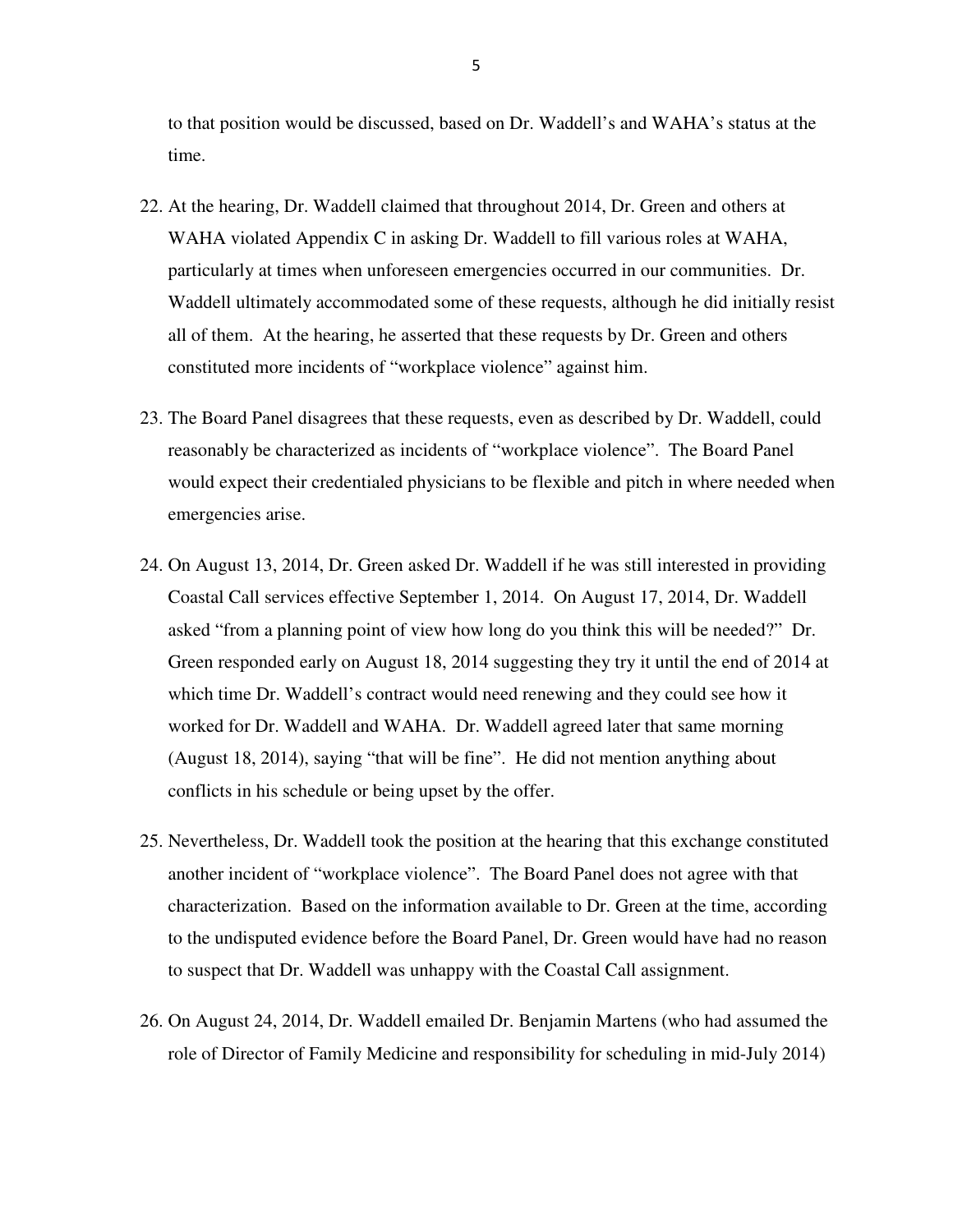saying that because he had made other commitments, he was not available to do scheduled Coastal Call on a number of dates in September, October, and December 2014.

- 27. Dr. Martens accommodated Dr. Waddell's requests for September 2014. In an email dated August 27, 2014, Dr. Martens stated, "I currently put you off for September 18<sup>th</sup>. If you want to work a part day, let me know what hours…"
- 28. Dr. Waddell says that he interpreted that email to mean that he would not start doing any Coastal Call until after September 18, 2014. However, he was actually scheduled to cover Coastal Call September 1 and 2, 2014. This confusion was sorted out on September 3, after Dr. Waddell failed to provide service as scheduled on September 1 and 2, 2014.
- 29. Nevertheless, Dr. Waddell asserted to the Board Panel that September 1 was another incident of "workplace violence". The Board Panel does not find that characterization reasonable.
- 30. There were more problems with coverage for Coastal Call later in September 2014. Dr. Waddell explained that he was having technical problems with his equipment in his home, and otherwise would have provided those scheduled services without interruption. In his chronology provided to the Board Panel, Dr. Waddell states that Dr. Green accused him of incompetence and fraud and that this was therefore another incident of "workplace violence". The Board read and heard no evidence of any such accusations by Dr. Green, and there was no evidence that Dr. Green was violent.
- 31. While the Board Panel gives Dr. Waddell the benefit of the doubt that the technical difficulties were not his fault, the Board Panel also understands the disruption caused to WAHA and that the situation must have been difficult for Dr. Green and Dr. Martens, as they testified.
- 32. In October 2014, Dr. Waddell began sending emails to Dr. Green to discuss what would happen after his contract expired at the end of 2014.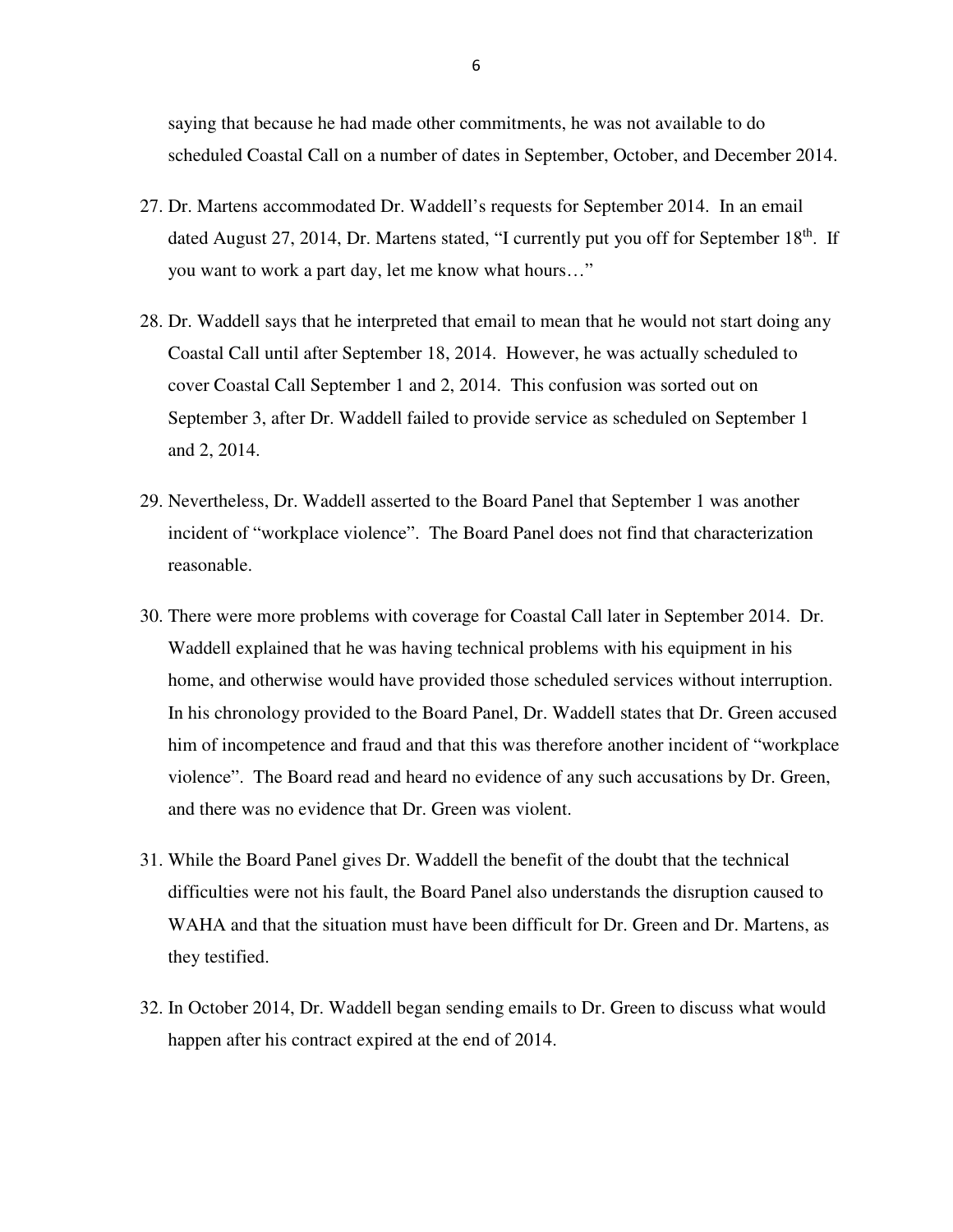- 33. On October 29, 2014, Dr. Waddell stated in an email to Dr. Green that his preference was to continue doing Coastal Calls, and he asked WAHA to confirm its commitment to him. There was then an attempt to negotiate a physician services agreement between Dr. Waddell and WAHA that would see him return to Kashechewan, but ultimately Dr. Waddell and Dr. Green could not come to terms.
- 34. Instead, at the end of November 2014, they agreed to revert to Dr. Waddell's original request that he provide Coastal Call for a 6 month contract January 1 to June 30, 2015. Dr. Waddell asked for a term that would allow him to terminate the contract on 30 days' notice, as he said he planned to look for other opportunities. This agreement in principle was confirmed in writing by Dr. Waddell on November 26, 2014, and was referred to at the hearing as "Contract #4".
- 35. However, on December 9, 2014, Dr. Waddell sent an email to Dr. Martens, listing dates in January, February and March 2015 that he would be unavailable to do Coastal Call as he had committed to do *locum* work for physicians in Kingston.
- 36. On December 10, 2014, Dr. Green wrote to Dr. Waddell asking if Dr. Waddell was wanting to opt out of working with WAHA. Dr. Waddell before the Board Panel described this email as another incident of "workplace violence". The Board Panel disagrees with that characterization, and interprets the email as simply seeking clarification.
- 37. On the morning of December 15, 2014, Dr. Waddell replied that he would take the 6 month position offered and was a "man of [his] word".
- 38. However, later that afternoon, without saying more to Dr. Green or taking him up on his offer to speak by phone, Dr. Waddell emailed Dr. Martens and advised that he was off on "sick leave". That same day, he also filed a workplace harassment complaint against Dr. Green. He sent an email to a number of people including Dr. Green and Dr. Martens, saying that he expected WAHA to move forward with his Contract #4 as the workplace harassment charges were a separate matter.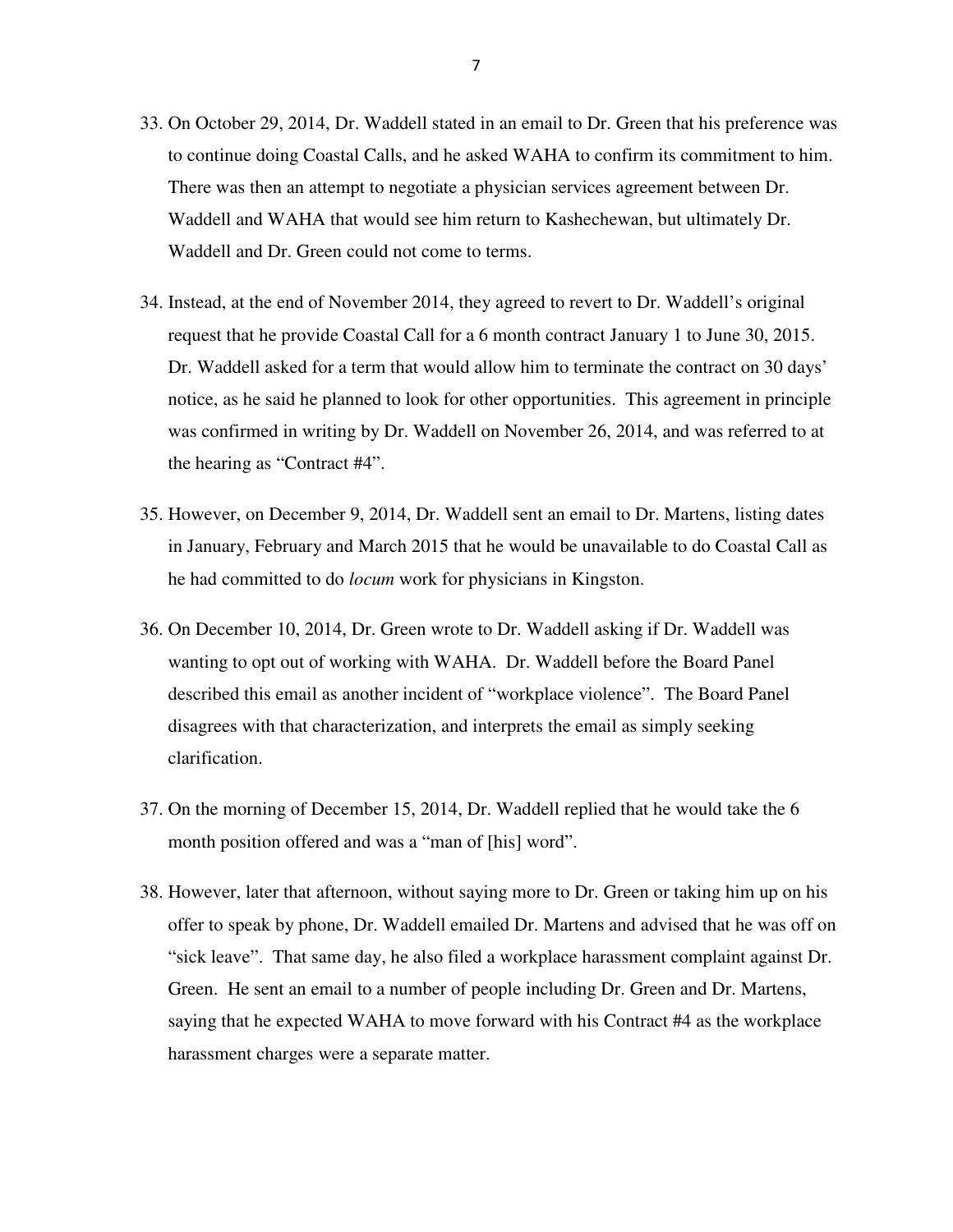- 39. When Dr. Green learned that he was the subject of Dr. Waddell's workplace harassment complaint, he removed himself from the discussions with Dr. Waddell about his return to work and what services he would be performing beyond December 31, 2014.
- 40. On December 16, 2014, while expressing sympathy for Dr. Waddell's illness, Dr. Martens began trying to determine how long Dr. Waddell expected to be away.
- 41. Dr. Waddell resumed doing Coastal Call on December 23, 2014. His requested days off for January to March 2015 were accommodated.
- 42. Contract #4 was signed on January 21, 2015. It was intended to be effective January 1 to June 30, 2015 (so 6 months). Pursuant to the contract, Dr. Waddell was to provide Coastal Call 5 days a week for 22 weeks (with the exception of the days off he had identified).
- 43. On February 2, 2015, Dr. Waddell submitted his application for reappointment to WAHA for the 2015/2016 year, seeking a change from Active to *Locum* category of privileges.
- 44. One week later, on February 9, 2015, Dr. Waddell sent an email giving 30 days' written notice that he was terminating Contract #4.
- 45. Dr. Waddell advised in an email that he could not continue working pursuant to the terms of the contract for "personal reasons", but said he could provide Coastal Call two days a week if that was of value to WAHA. He also stated in a postscript that he would maintain his privileges at WAHA.
- 46. The MAC was scheduled to meet on February 13, 2015 to consider applications for privileges including that of Dr. Waddell. Dr. Green emailed Dr. Waddell on February 12, 2015, seeking clarification of his intentions given that he had resigned from Contract #4. Dr. Green did not hear back from Dr. Waddell, and so consideration of his application was deferred by the MAC.
- 47. On March 3, 2015, Ms. Kelly Reuben wrote to Dr. Waddell acknowledging his email and accepting his resignation. In her letter, she explained expectations around transition, and that as WAHA required Coastal Call coverage Monday to Friday, a position working two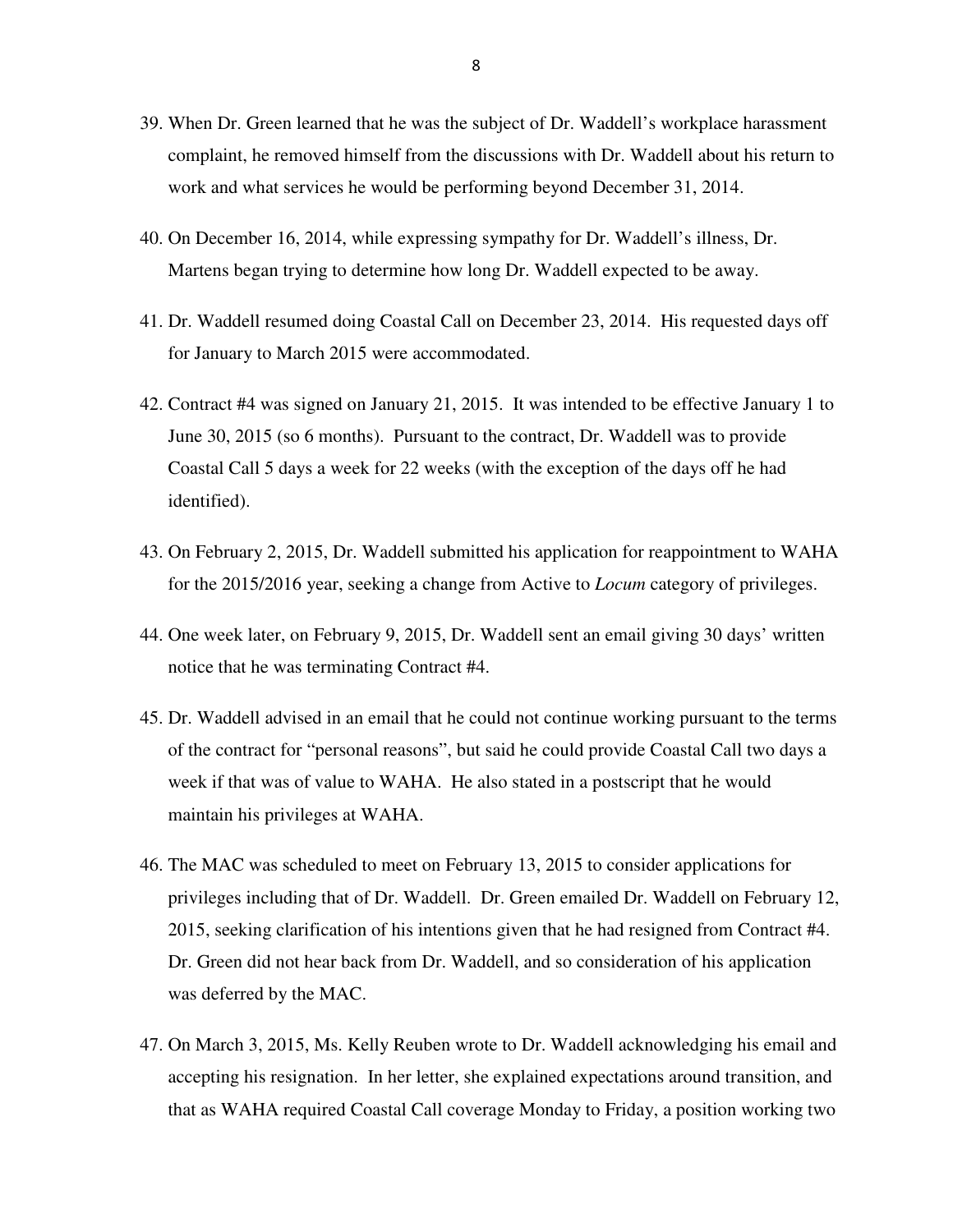days a week was not available. She also explained that his appointment to the Active medical staff would expire on March 31, 2015 and that the MAC would not be in a position to reappoint him if he did not have physician duties at WAHA.

- 48. Mr. Schmidt, WAHA's CEO, then tried to deal with Dr. Waddell's outstanding application for privileges in order to give him a gracious way out. In early April 2015, Dr. Martens directed Dr. Waddell to speak to Mr. Schmidt about his application for *locum* privileges, and Mr. Schmidt wrote to Dr. Waddell on more than one occasion, trying to resolve the situation amicably. Dr. Waddell did not respond.
- 49. In writing, on more than one occasion, Mr. Schmidt gave Dr. Waddell until August 14 and then August 21, 2015 to decide whether to withdraw his application or proceed. Dr. Waddell did not reply until August 27, 2015. It was he who insisted that his application go before the MAC, even though he knew that he did not have the support of the CEO or Dr. Green.

### **Workplace Harassment Complaint and Investigation**

- 50. On consent of both parties, Dr. Waddell's workplace harassment complaint and resulting investigation report were admitted into evidence in the hearing. In March 2015, WAHA retained Ms. Maria McDonald to investigate the complaint, and she set out her findings in a report dated July 22, 2015.
- 51. The Board Panel has concerns that the investigator selected may not have been at sufficient arms' length from the MAC to avoid an appearance of potential bias. However, ultimately, the Board Panel put no weight on the fact of the complaint, the findings of the investigator or the contents of her file.

#### **The MAC Meeting**

52. The legal submissions of Dr. Waddell before the Board Panel largely revolved around procedural fairness that he says he was denied by the MAC. Both MAC counsel and independent counsel to the Board explained to the Board that alleged procedural unfairness can be cured as long as Dr. Waddell receives a fair hearing before the Board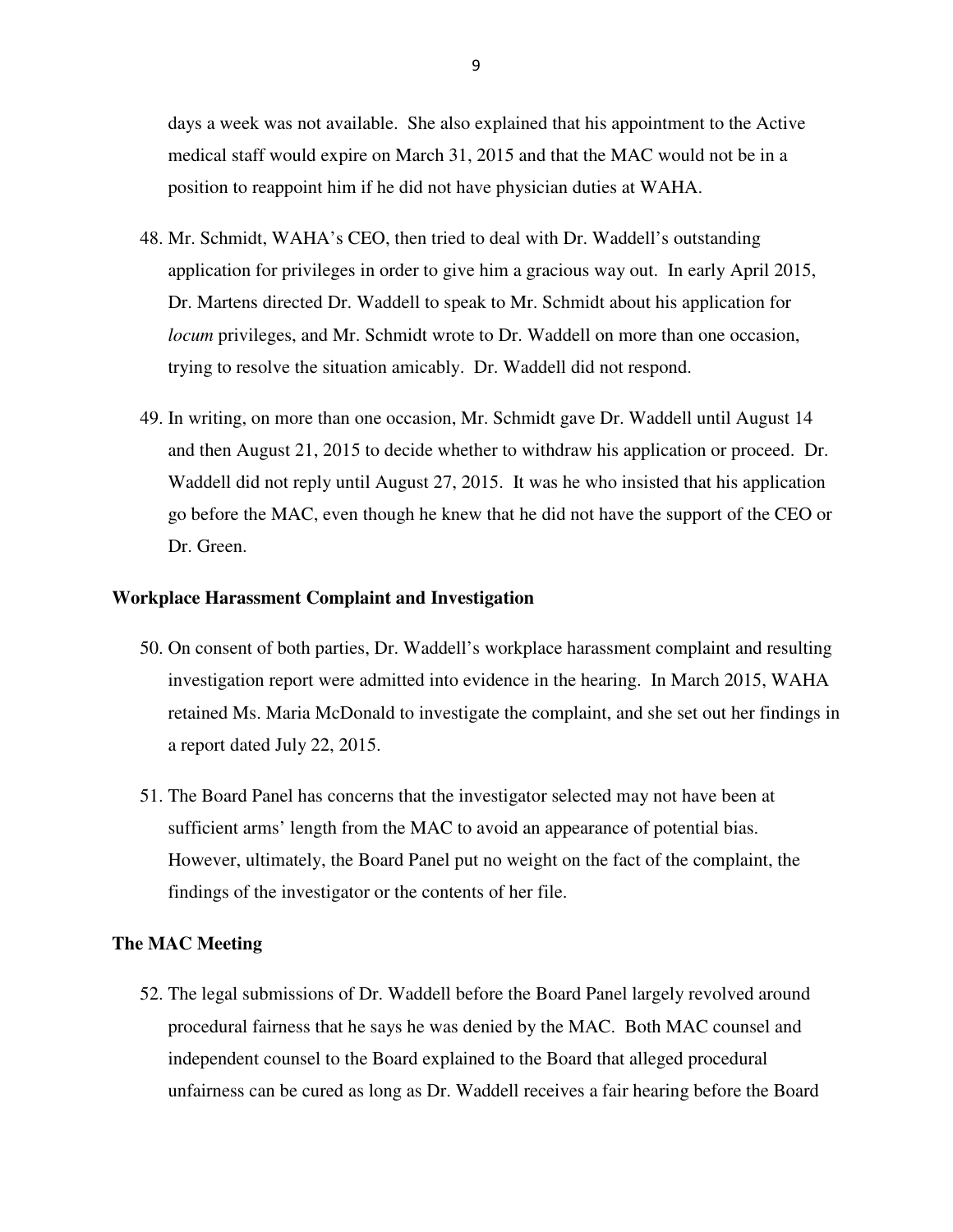Panel. Dr. Waddell did not dispute that principle of law. The Board Panel believes that Dr. Waddell received a fair hearing before the Board Panel.

- 53. The MAC convened a meeting and made a recommendation based upon information from Dr. Green, Dr. Martens, and Mr. Schmidt. The Board Panel is not bound by that recommendation. There was no requirement under the *Public Hospitals Act* or the WAHA by-laws that Dr. Waddell be given an opportunity to be present at the MAC meeting.
- 54. The Board Panel heard evidence for more than three days and Dr. Waddell had the opportunity to challenge their positions and to cross-examine Dr. Green, Dr. Martens, and Mr. Schmidt. Dr. Waddell then had the opportunity to present his case and respond to the position of the MAC.
- 55. The delay in the MAC's processing of Dr. Waddell's application is understandable, given the circumstances. A week after submitting his application for privileges, Dr. Waddell resigned his physician services agreement. The MAC was scheduled to meet just 4 days later to consider applications for privileges. Therefore, it is understandable that the MAC would want to defer consideration.
- 56. The MAC's failure to send out a notification under s. 37(5) of the *Public Hospitals Act* seems, in the circumstances, a technical oversight. Dr. Waddell knew where he stood. He was told on March 3, 2015 that his previous appointment would expire March 31, 2015 and that, without physician duties, the MAC would not be in a position to reappoint him. He was directed to Mr. Schmidt on April 3, 2015 to clarify his wishes regarding his application. He did not respond.
- 57. Thereafter the documentation reflects Mr. Schmidt's efforts to give Dr. Waddell a gracious way out, and Dr. Waddell did not respond.
- 58. Once it became clear on August 27, 2015 that Dr. Waddell wanted a decision, whatever the consequences and knowing that he did not have the support of the Chief of Staff and CEO, the MAC proceeded promptly.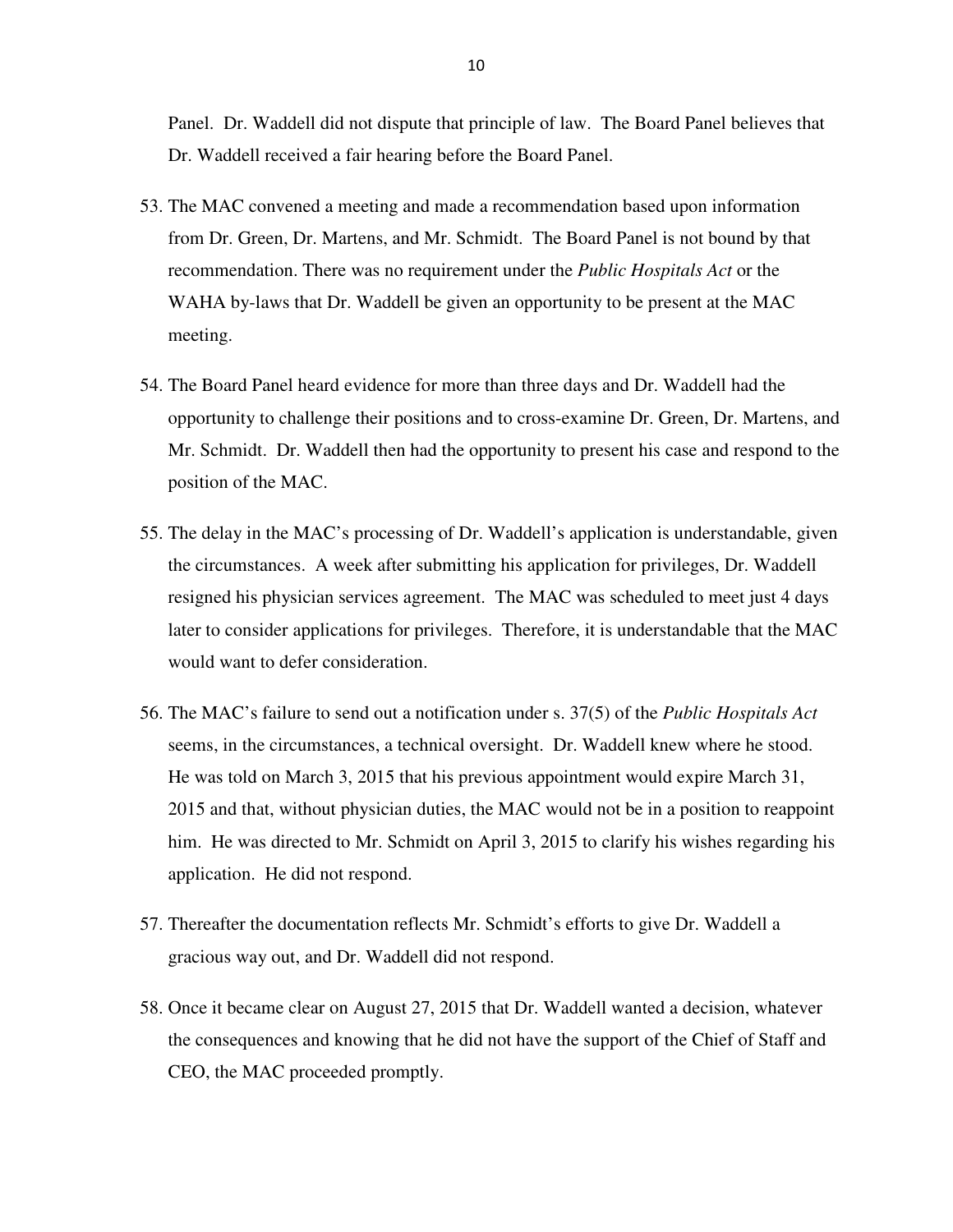- 59. Without agreeing or disagreeing that the MAC considered irrelevant criteria or that the reports before the MAC addressed the correct issues according to the by-laws, the Board Panel notes that Dr. Waddell had the opportunity at the hearing before the Board Panel to focus on the criteria set out in the by-laws, including his interpretation of the meaning of those criteria. In rendering this decision, the Board Panel has focused on those criteria and relied exclusively on the evidence before it.
- 60. Dr. Waddell asserts that because of Dr. Green's involvement, the MAC was biased against him. Again, this Board Panel heard evidence from four individuals, including Dr. Waddell, about the relevant issues. Dr. Waddell had the opportunity to test and explore Dr. Green's motivation and opinions. This proceeding was the hearing, and the Board Panel decided the matter on the evidence before it.
- 61. Dr. Waddell suggested in his submission that because of the timing of this hearing, more than a year after the MAC meeting, the reasons of the MAC were "stale" and therefore "required a fresh *de novo* analysis". Again, this was the hearing. The position of the MAC, including its current position, was clearly stated by Dr. Green, Dr. Martens, and Mr. Schmidt.

## **Criteria in the WAHA By-laws That Are Not Met**

- 62. Dr. Waddell is applying for a change in privileges, from active to *locum* staff. Accordingly, the MAC submits that his is an application for appointment, not reappointment, and the onus is on Dr. Waddell to convince the Board to reject the MAC recommendation.
- 63. It is clear in the WAHA by-laws that whether the application is treated as one for appointment or reappointment<sup>4</sup>, the criteria set out in section 14.2 must be met and the duties set out in section 19.1 of the by-laws are owed by and expected of all medical staff.

-

<sup>4</sup> Section 15.2(1)(a)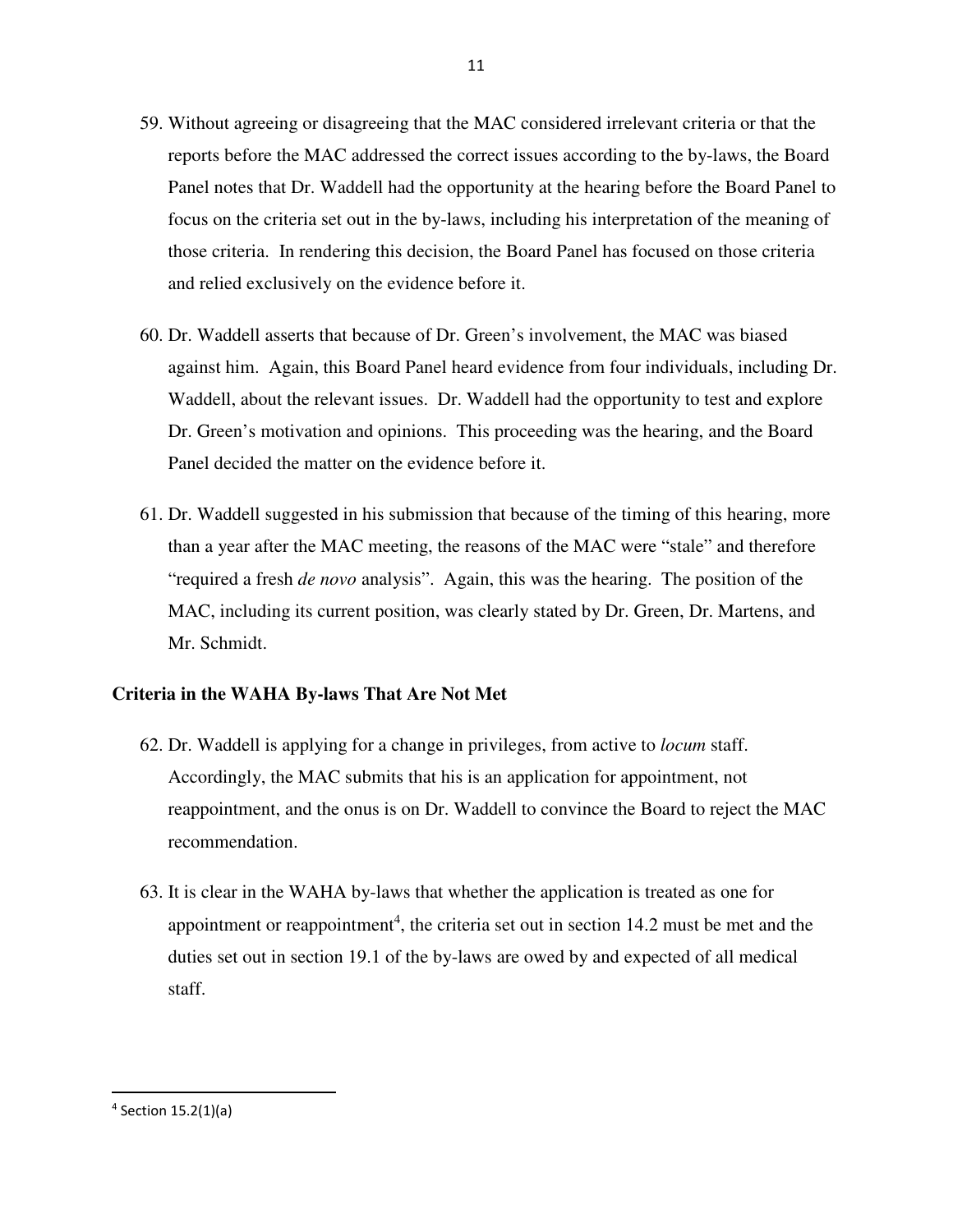64. Whether the onus is on the MAC or Dr. Waddell, the Board finds that the following criteria in section 14.2 for appointment or reappointment are not met:

14.2(2)(d) a demonstrated ability to communicate, work with and relate to all members of the Medical Staff, Dental Staff and Hospital staff in a co-operative and professional manner;

14.2(2)(f) a willingness to participate in the discharge of staff obligations;

14.2(3) an agreement to govern himself in accordance with the requirements set out in the By-laws and the Rules; and

14.2(4) adequate control of any significant physical or behavioural impairment that affects skill, attitude or judgment.

- 65. The MAC suggested that Dr. Waddell also failed to meet the criteria of s. 14.2(2)(c) (a demonstrated ability to provide patient care at an appropriate level of quality and efficiency). There was no evidence that Dr. Waddell was not able to provide appropriate patient care. The issue is more one of attitude and behaviour, and not clinical ability.
- 66. Section 19.1 of WAHA's by-laws sets out the duties expected of WAHA's Medical Staff. These duties include a duty to recognize the authority of the Board through and with their Chief of Department, the Chief of Staff and the CEO and to cooperate with the Chief of Staff, the chiefs and heads of departments or services, and the CEO.
- 67. Whether the onus is on the MAC or Dr. Waddell, the Board finds that Dr. Waddell has not complied with those duties.
- 68. The Board Panel has set out the chronology of events above. The Board Panel was able to arrive at its conclusions largely on the written and undisputed record before it. In addition to the witnesses' evidence, each party entered as exhibits numerous contemporaneous emails and documents.
- 69. It is undisputed that Dr. Waddell expressed an interest in covering Coastal Call, agreed in principle to do so in writing on November 26 and again on December 15, 2014, and then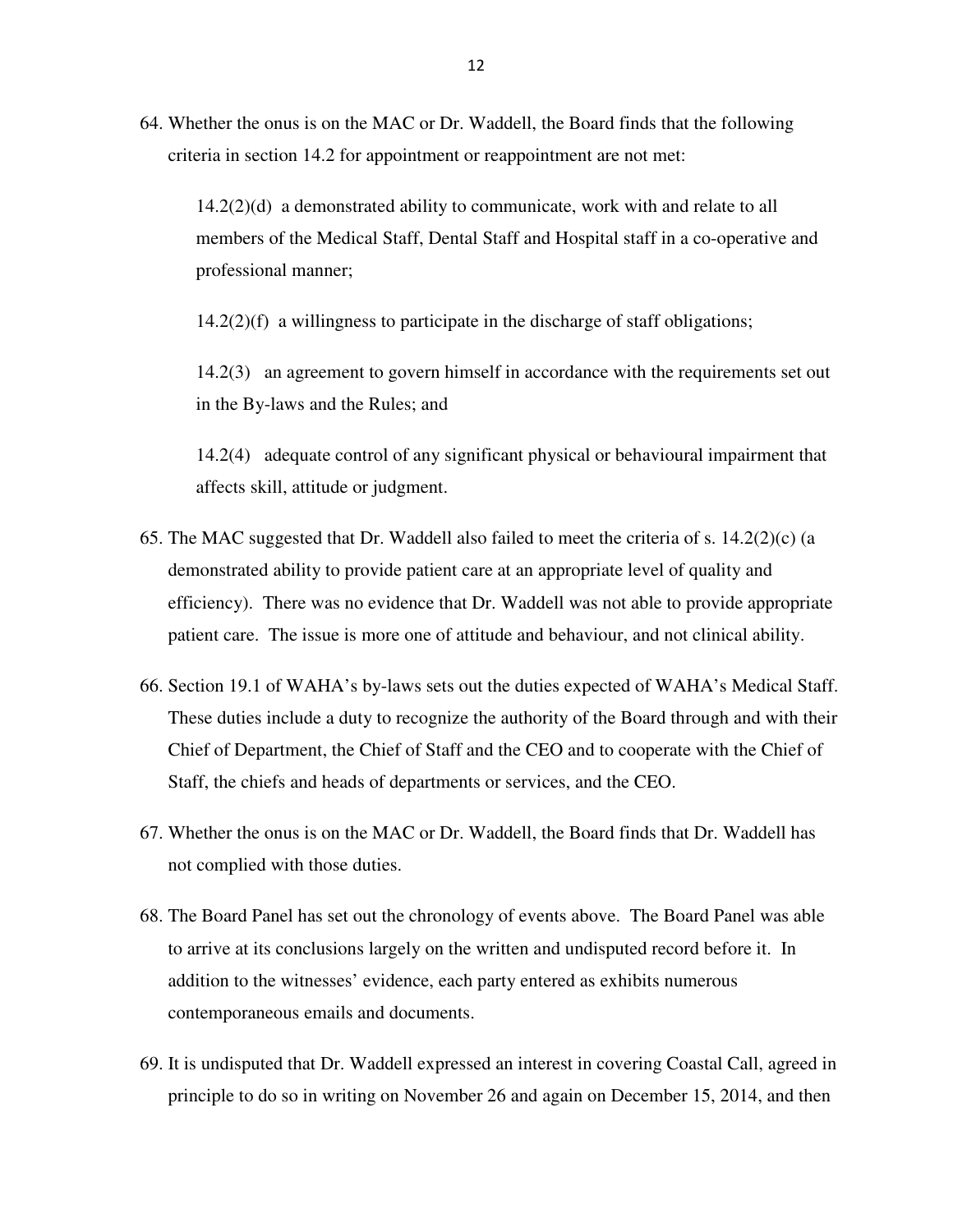signed the formal contract on January 21, 2015. Inexplicably, he resigned those physician duties 19 days later. Based on the undisputed evidence before the Board Panel, he did not even work out the hours owed to WAHA under Contract #4 and has performed no physician services for WAHA since March 10, 2015.

- 70. It is apparent, based on the documents before the Board Panel, that from the time that Dr. Waddell was no longer in charge of scheduling (when Dr. Green arrived in June 2013), the leadership has had difficulty working out a consistent schedule with Dr. Waddell upon which WAHA could rely. Even giving Dr. Waddell the benefit of the doubt with respect to some of his explanations, there is a significant pattern that went on for some time. The Board Panel expects more cooperation from its medical staff in abiding by an agreed upon work schedule than Dr. Waddell has demonstrated. WAHA needs certainty and predictability when contracting for physician services and organizing scheduling.
- 71. The Board Panel accepts that Dr. Waddell's pattern of committing to a contract or schedule and then resiling from that commitment in 2014 and into 2015 caused disruption to the delivery of physician services and placed additional burden on the other physicians, in particular Dr. Martens and Dr. Green.
- 72. In the end, it was Dr. Waddell who resiled again from his commitment in resigning from Contract #4 and he never approached WAHA with any meaningful alternative proposal.
- 73. The Board Panel shares Dr. Waddell's desire for improvements to the delivery of healthcare in our region and to our communities. However, the Board expects its physicians to work cooperatively and professionally with the leadership to achieve those goals. His demonstrated inflexibility to accommodate unforeseen emergencies is not what is expected of WAHA's credentialed medical staff.
- 74. Moreover, in February 2015, Dr. Waddell sent lengthy emails to a wide audience within WAHA, which were unprofessional and inflammatory. While physicians are welcome to express ideas for improved service, the Board Panel expects that they will maintain a constructive, respectful and professional tone. Moreover, the distribution lists for these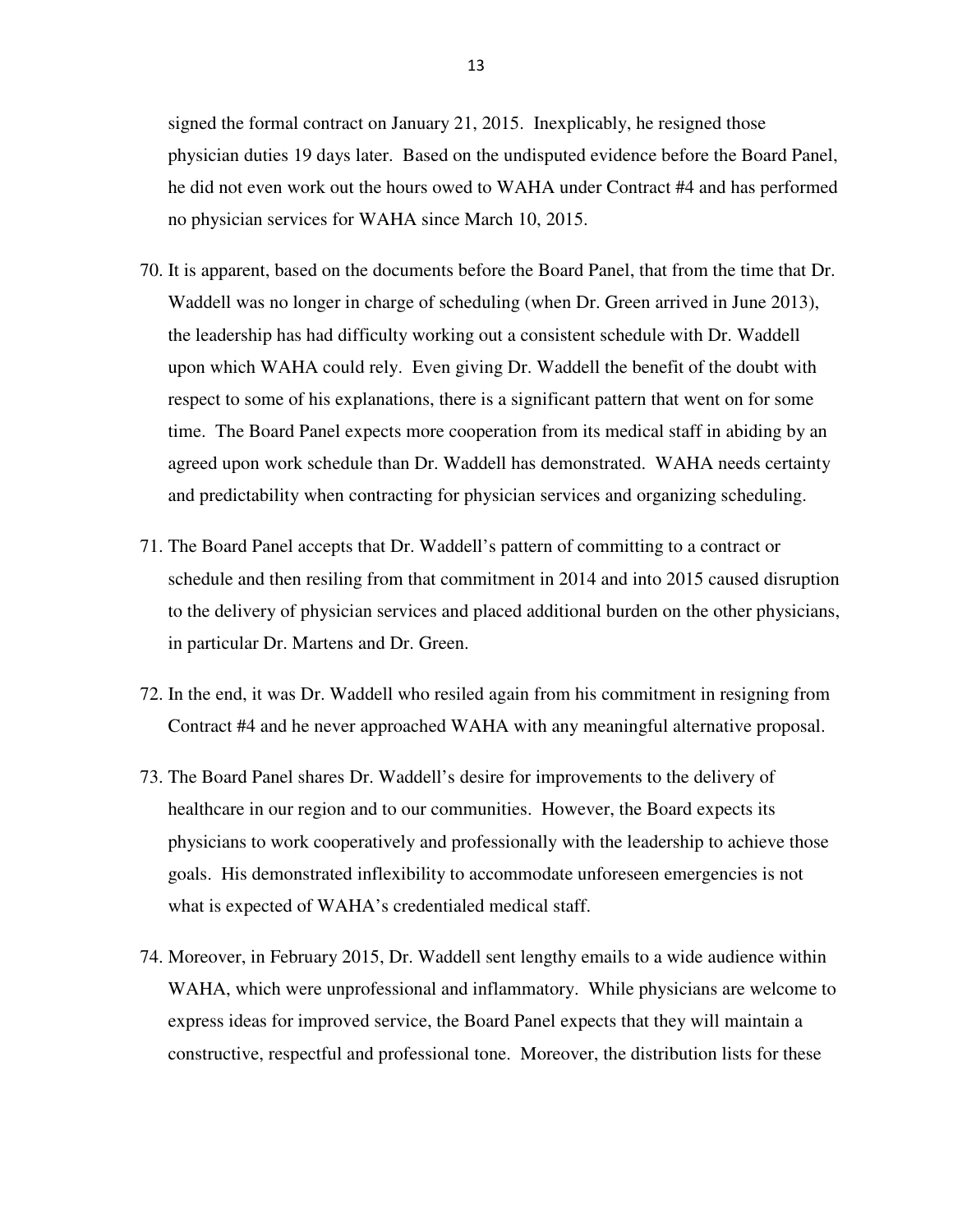emails were inappropriate and seemed designed to provoke a negative reaction against physician leadership within WAHA.

75. In addition, the Board Panel witnessed behaviour by Dr. Waddell that influenced their decision. For example, at one point in his evidence in chief, Dr. Waddell turned to face Dr. Green and stated the following:

> "I hate you for what you've done to my patients through your heinous and vile actions upon me. It is disgraceful that you've lied to me about the MAC and this Board to ruin my reputation and rob me of my career serving these people. It is despicable and dastardly that you enlisted so many at WAHA to conspire against me to bring your wrath of revenge down upon me without mercy for wanting – for simply wanting the violence to stop and for my patients to be better served. I will pursue you and your hoodlums through the infernos of hell, shedding my last drop of blood and gasping my final breath to see the retribution that you all deserve."

- 76. The concerns expressed by the MAC that having Dr. Waddell return, particularly given the size of the staff, would be disruptive are easily understood and shared by the Board Panel, based on what we observed.
- 77. While the Board Panel recognizes and appreciates the passion that Dr. Waddell feels towards our communities, such outbursts were particularly alarming to the Board Panel. If Dr. Waddell cannot maintain a professional attitude towards Dr. Green, WAHA's Chief of Staff, and Mr. Schmidt, the CEO, in the context of a formal board hearing, the Board Panel does not have faith that Dr. Waddell will work constructively and respectfully with WAHA leadership if appointed.
- 78. It is clear to the Board Panel that Dr. Waddell does not have the support of the Chief of Staff, CEO, or Chief of Family Medicine. A breakdown in the relationship between those positions of leadership and a member of the medical staff would pose a challenge within any public hospital. Given the small size of our medical staff and the unique additional geographical and logistical obstacles we face, an ability to work cooperatively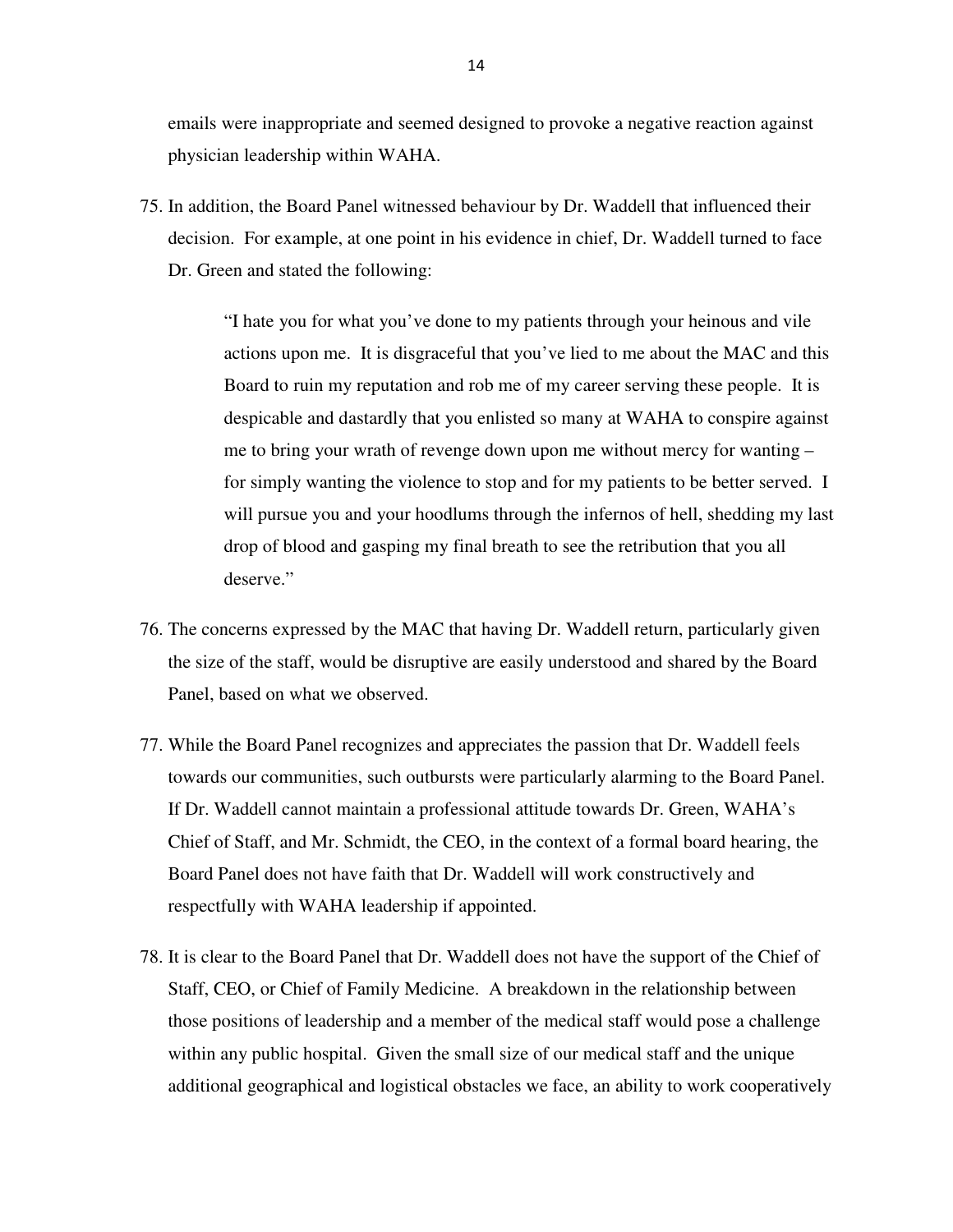and professionally with those in leadership is critically important and ultimately in the best interests of our communities.

- 79. As the caselaw before the Board Panel makes clear, "the personality traits of an applicant to the medical staff of a hospital are relevant matters to be taken into account" in deciding whether to appoint him/her. A hospital "is entitled to choose persons who it thinks will work well with other members of the medical staff"<sup>5</sup>.
- 80. Dr. Waddell did not tell the Board Panel that if appointed, going forward, he would work in a cooperative, respectful, and professional way with Dr. Green, Mr. Schmidt and Dr. Martens. Indeed, his outbursts and attitude that he demonstrated towards them at the hearing cause the Board Panel to doubt that, at least at this time, he could or is willing to do so. Nor did Dr. Waddell describe what role he thought he could perform that would be in accordance with the needs of WAHA.
- 81. The Board Panel wishes to thank Dr. Waddell for his years of service to their communities. However, it is in the best interests of the patients of WAHA that Dr. Waddell take at least some time away. Currently, he does not fulfil the requirements of the by-laws for a *locum* appointment to the medical staff.

-

<sup>5</sup> *Chin v. Salvation Army Scarborough Grace General Hospital*, [1988] O.J. No. 517, para. 28; *Lafontaine v. The Board of Governors of the Thunder Bay Regional Health Sciences Centre and the Thunder Bay Regional Health Sciences Centre*, 2011 CanLII 26865 (ON HPARB), para. 59.